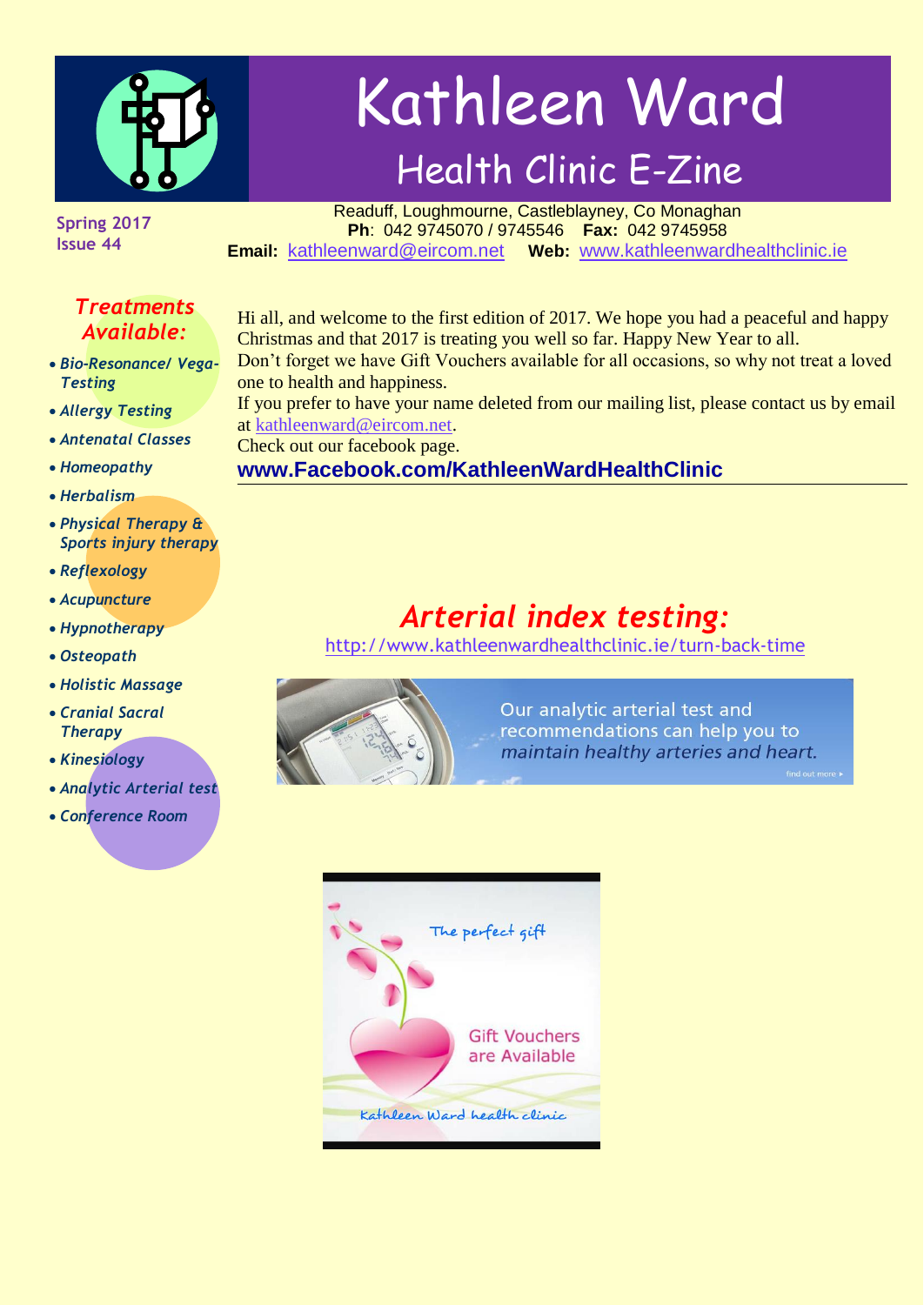## Reflexology

Not only does reflexology work brilliantly as a preventative medicine but it can help you by treating many minor health problems and irritations like back pain, headaches, hormone imbalance, insomnia, self-confidence, digestive issues and pain management. Who doesn't suffer from any of those?

Reflexology is often dismissed or misunderstood as a simple type of foot massage that might be added onto a spa day or thought of simply in terms of a treatment for pampering. In fact that is often how many people first experience reflexology, and when they realise how good it made them feel, how they had the best night's sleep in ages, how the pain in their lower back that usually bugs them didn't seem to be there after the treatment, then they go back for more.

Reflexology helps restore balance in the body, but the benefits of reflexology go way beyond relaxation. Of course, time and time again with my clients I see reflexology doing just that, leaving the client at the end of the treatment in a wonderful floaty space, feeling deeply relaxed as if a world of pain, stress and worry had been lifted from their shoulders. That is a wonderful gift in itself and the physical benefits on the body are measurable. Increased relaxation can ripple throughout the different body systems, like relaxing the digestive system for example, aiding elimination or allowing increased blood flow through the blood vessels, putting less stress on the heart and assisting joint mobility.

#### **Reflexology as preventative medicine**

A misunderstanding that I often find about reflexology is that because the treatment works on the feet, the benefits must only be felt there. Due to the holistic nature of reflexology the effects of the treatment are felt throughout the entire body as in the above example with relaxation, however it also has a powerful effect. A reflexology treatment will trigger the parasympathetic nervous system, reducing anxiety, stopping the fight-or-flight response, and letting the body heal. Regular treatments can help maintain the body's balance and well-being and work brilliantly as a form of preventative medicine to keep both body and mind in top condition to keep disease at bay.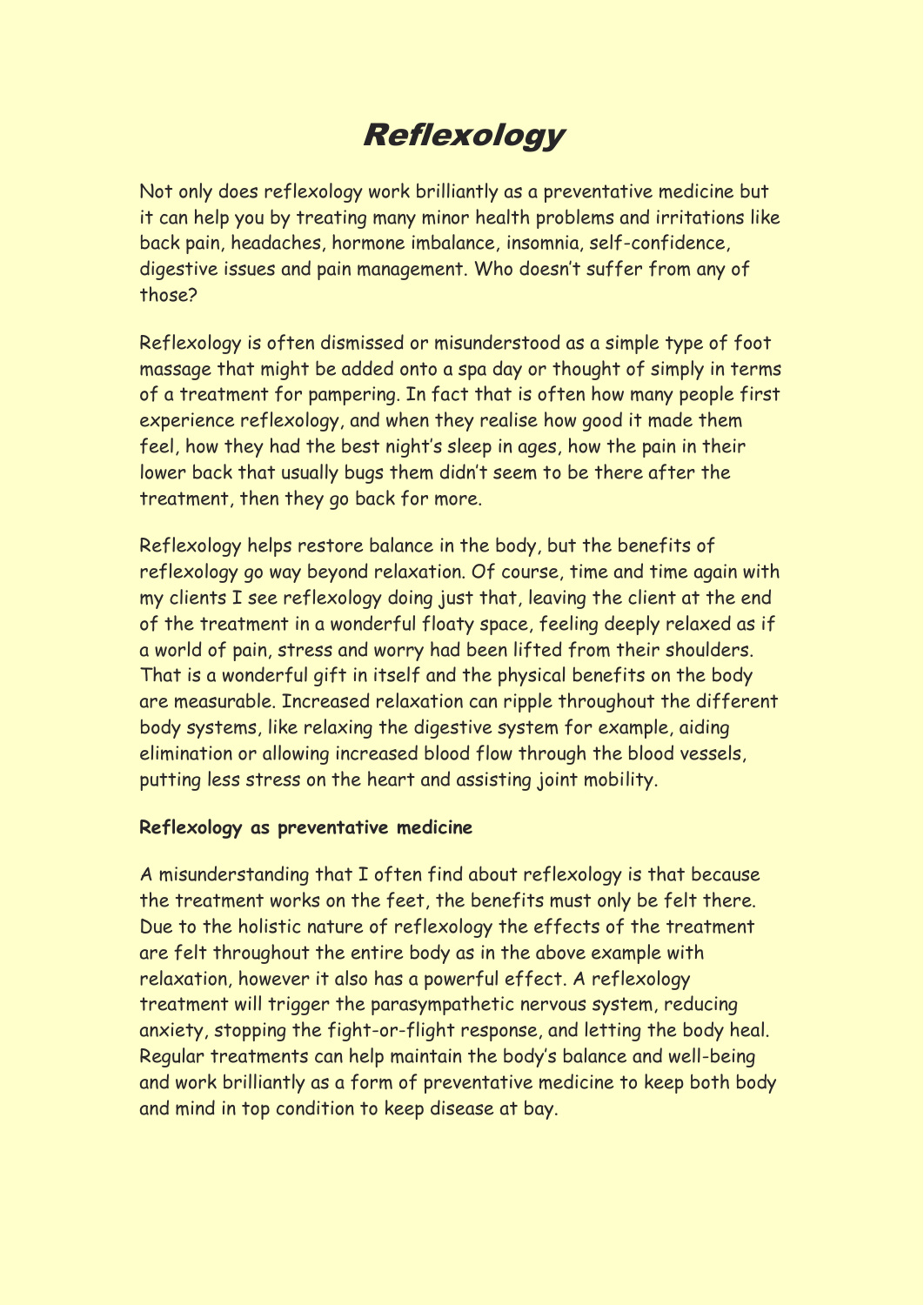

## *Soya milk may help women with polycystic ovaries*

Soy milk could help women who suffer polycystic ovary syndrome fight off type 2 diabetes and heart disease, new research has found.

Polycystic ovary syndrome (PCOS) stops the ovaries working normally and is caused by an imbalance in hormones, with symptoms including irregular periods, weight gain and thinning hair. But scientists found compounds in soy products, like milk or beans, can help females' metabolic health and their hearts because of the plant oestrogen, which evens out the hormones.

The study saw 70 women aged between 18 and 40, all suffering PCOS, referred to the Kosar Clinic in Arak, Iran, with half randomly assigned 50mg of a soy isoflavone (compounds that exert oesterogen-like effects) supplement for 12 weeks while the second half were given a placebo. Told to avoid other supplements during this time and exercise like they normally do, at the end of the 12 weeks blood samples were taken and analysed for fat and hormone levels, and signs of inflammation and insulin resistance - associated with health problems like heart disease and type 2 diabetes.

Women who took soy had lower levels of circulating insulin, harmful cholesterol called LDL, testosterone and triglycerides - fats in the blood - than those who took placebos.

"Our research found that women who have PCOS may benefit from incorporating soy in their diets," the study's first author, Dr Zatollah Asemi, of Kashan University of Medical Sciences, Iran, said.

"There is growing interest in how adding soy to the diet can help address metabolic syndrome and related health conditions. Our findings indicate consuming soy isoflavone regularly may help women with PCOS improve their metabolic and cardiovascular health."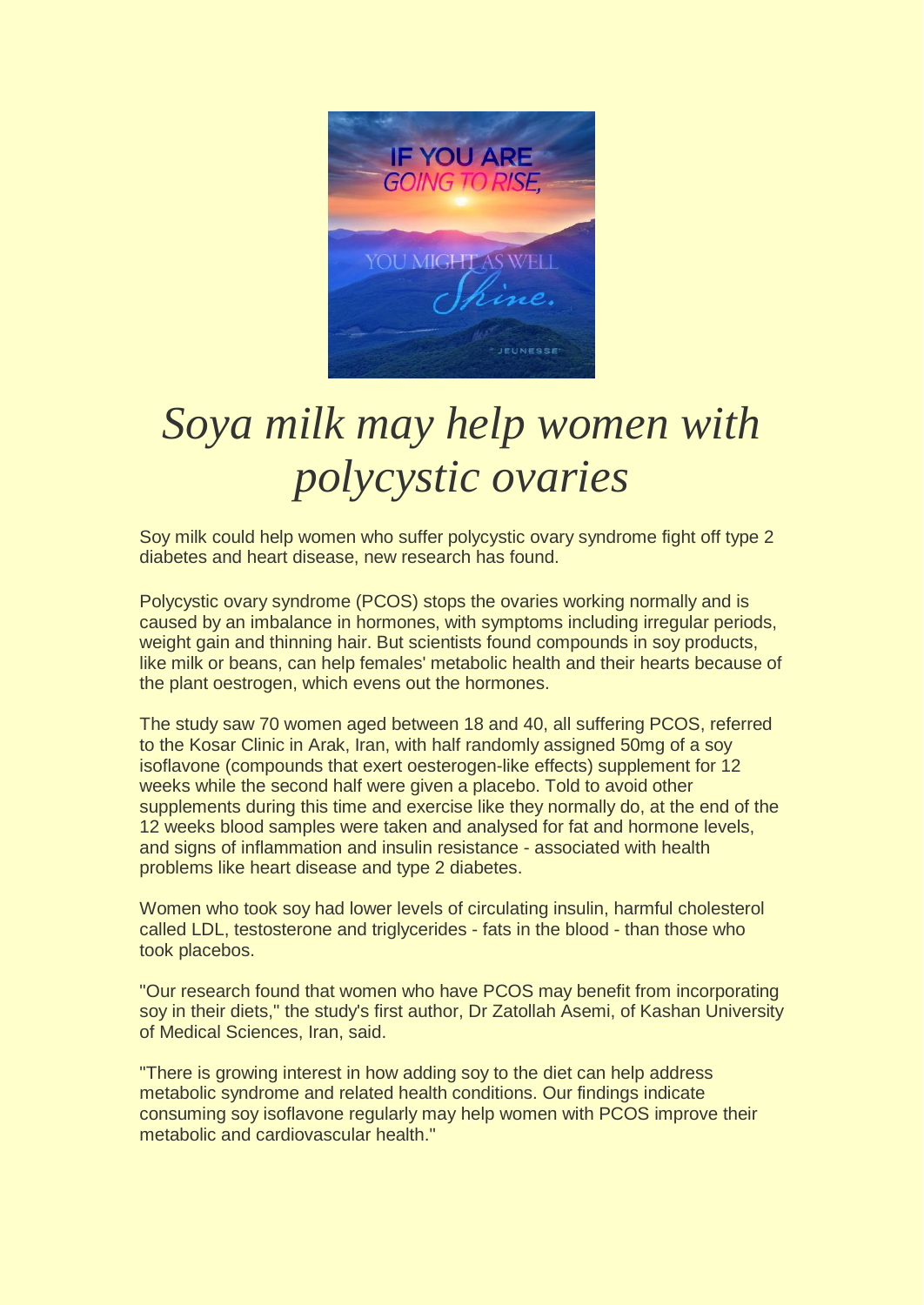

## Acupuncture & the benefits:

Acupuncture is a one of the major modalities of ancient Chinese Medicine that is very well suited to the needs of modern men & women. From acute injuries to more chronic health issues, acupuncture can help you on the road to recovery.

#### **1. Acupuncture improves functioning of the immune system.**

If you experience frequent colds, flu or low energy levels, it is a sign that your immune system is not strong enough to fight off the intruders, such as viruses, bacteria and other pathogens. With regular acupuncture treatments, especially at the change of seasons, you strengthen and improve your natural immunity. Acupuncture increases the production of white blood cells moderating the immune system.

#### **2. Acupuncture moderates your stress levels and stress associated symptoms, such as anxiety, poor sleep, digestive system symptoms and menstrual irregularities in women.**

We now know that major contributing factors to acute and chronic health problems is stress we face in daily life and how we respond and process it. Constant rush of adrenaline leads to all of the above mentioned symptoms, but with regular acupuncture treatments, your hormonal balance is regulated, you are more relaxed and sleep patterns are restored. Acupuncture activates parasympathetic nervous system, overriding the stress activated sympathetic nervous system.

#### **3. Acupuncture is excellent for reduction and management of pain.**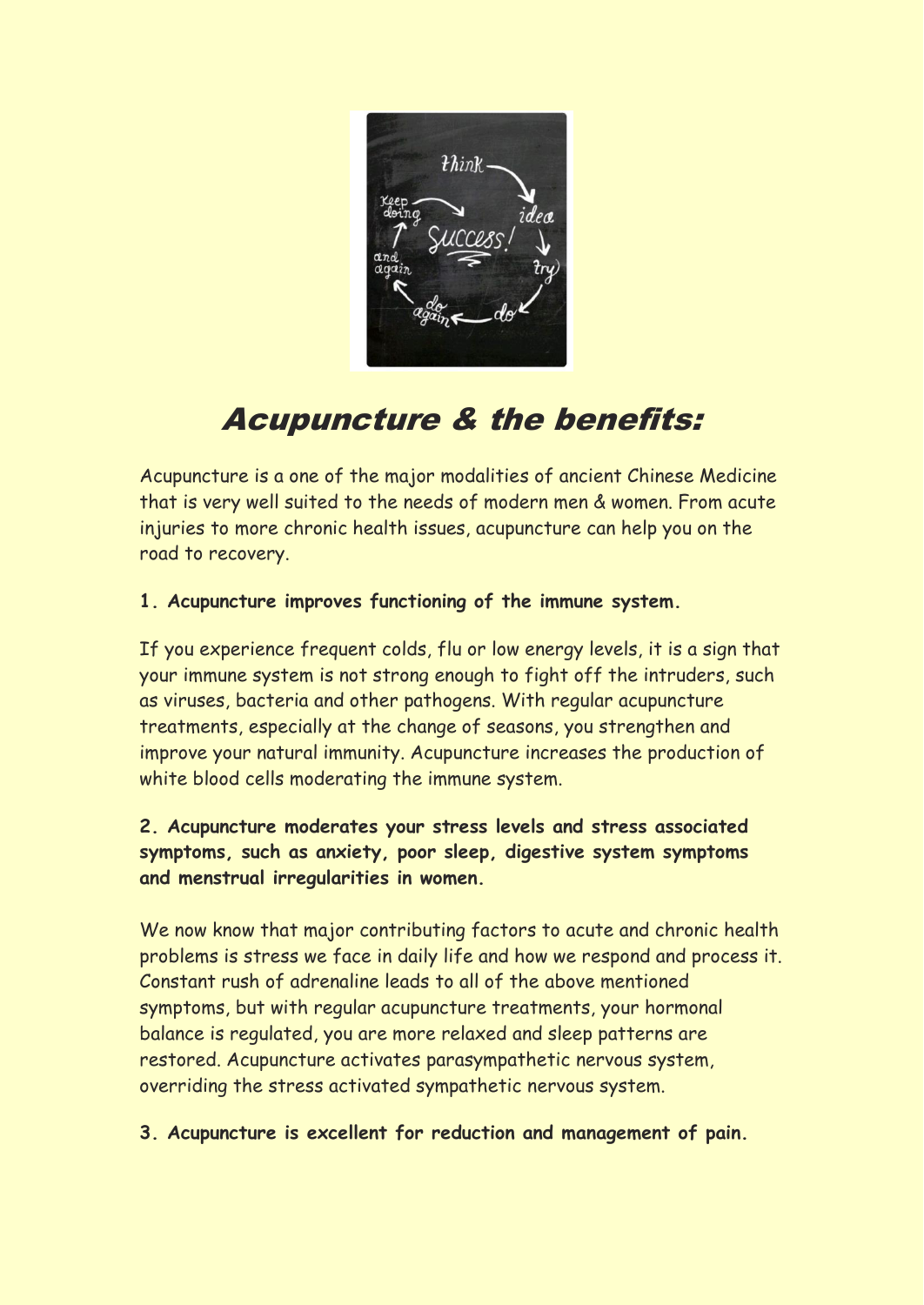Acupuncture moderates pain by triggering the release of endorphins thus changing the processing of pain in the brain and the spinal cord. It improves local micro circulation in the pain affected areas and reduces swelling and bruising. Due to its pain regulating characteristics, acupuncture may reduce the need for medication, so secondary complaints induced by medication therapy are improved as well. More awareness about the benefits of acupuncture led to it being included within conventional medicine institutions as a complementary medicine of choice that provides longer lasting pain relief for patients suffering from chronic pain.

#### **4. Acupuncture helps you to improve and keep healthy weight.**

If you are experiencing issues with body weight, whether you want to reduce or gain some, having regular acupuncture treatments helps your metabolic function by stimulating the transformation and transportation of nutrients and better absorption. The sense of hunger is regulated and because adequate digestion and absorption means that foods ingested are utilised to their maximum, hunger between meals is reduced. If you are experiencing cravings for certain foods, such as crisps, cheese or have a sweet tooth, it is useful to know that according to Chinese Medicine these are signs of an unbalance in bodily functions, restored very efficiently by acupuncture. Once regulated, your eating habits, digestion and evacuation are improved and you will find your energy levels improved, too.

#### **5. Acupuncture is a supporting medicine model in male and female fertility.**

Acupuncture use in family planning is a well researched area and is now even provided onsite a number of conventional private IVF clinics in the UK.

If you are en route to start a family, have acupuncture. Your acupuncturist is able to advise best course of treatments to suit your individual circumstances. Acupuncture can improve a number of issues from regulation of menstrual cycles, Polycystic Ovary Syndrome (PCOS), Endometriosis , anouvulation, to improving both egg and sperm quality in male partner. The complete benefit package of acupuncture in reproductive medicine is beyond the scope of this article. However, it is worth mentioning that, besides anatomical irregularities that might exist in either or both partners, there isn't an aspect of reproductive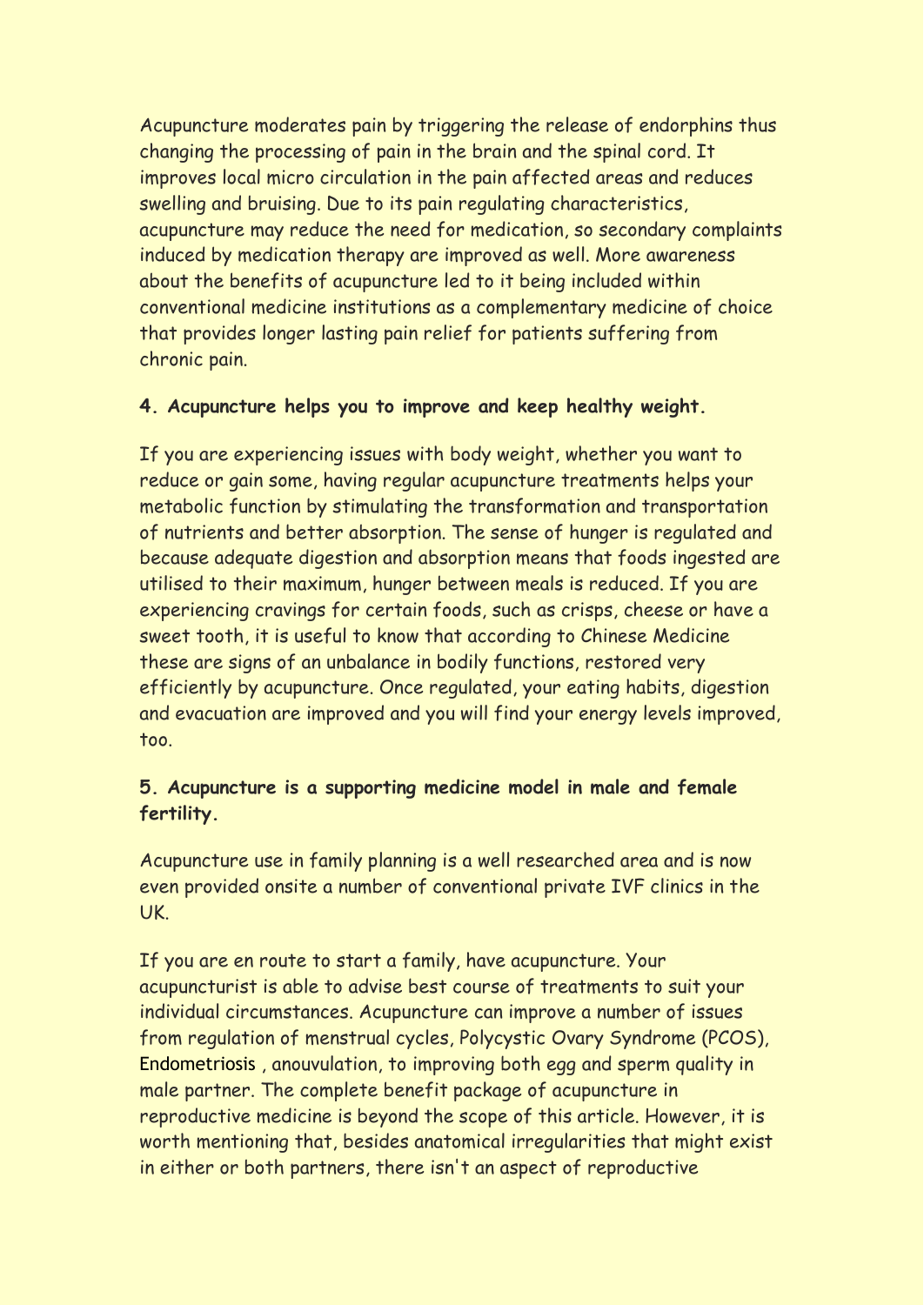physiology where acupuncture may not influence to some degree your reproductive health.



### Why a probiotic is essential for our bodies:

We have trillions of organisms in our body containing foreign DNA. When our immunity fails, some bacteria grow in places that they are not to be in. they respond to the environment that they are in. for example, if we eat organic foods there will positive activity in our guts. If we eat sugary or processed foods it is a very different scenario. Every day we face being exposed to many different bacteria. Our bodies react in different ways. Some of us need more probiotics to build our system up than others. The Bifodophilus and Acidophilus found in probiotics vary.

Probiotics that contain the above:

- Supports Repopulation of Beneficial Bacteria in the Gut
- Provides 11 strains of good bacteria
- Nourish and strengthen the gut microbiome and its resident microflora
- Supports immune and digestive health

We have 2 probiotics in stock here in the clinic; Pro B11 and Acidophilus & Biofodophilus.

These microorganisms perform essential functions in the body and are affected by aging, adverse intestinal pH, microbial interactions, environmental and dietary temperatures, stress, physiological factors, peristalsis, bile acids, host secretions and immune responses. A healthy balance of good bacteria has long been considered to be a cornerstone of good intestinal and immune health.

Probiotic Eleven provides 11 species of live microorganisms that exert many beneficial health effects. This specially formulated blend contains strains of important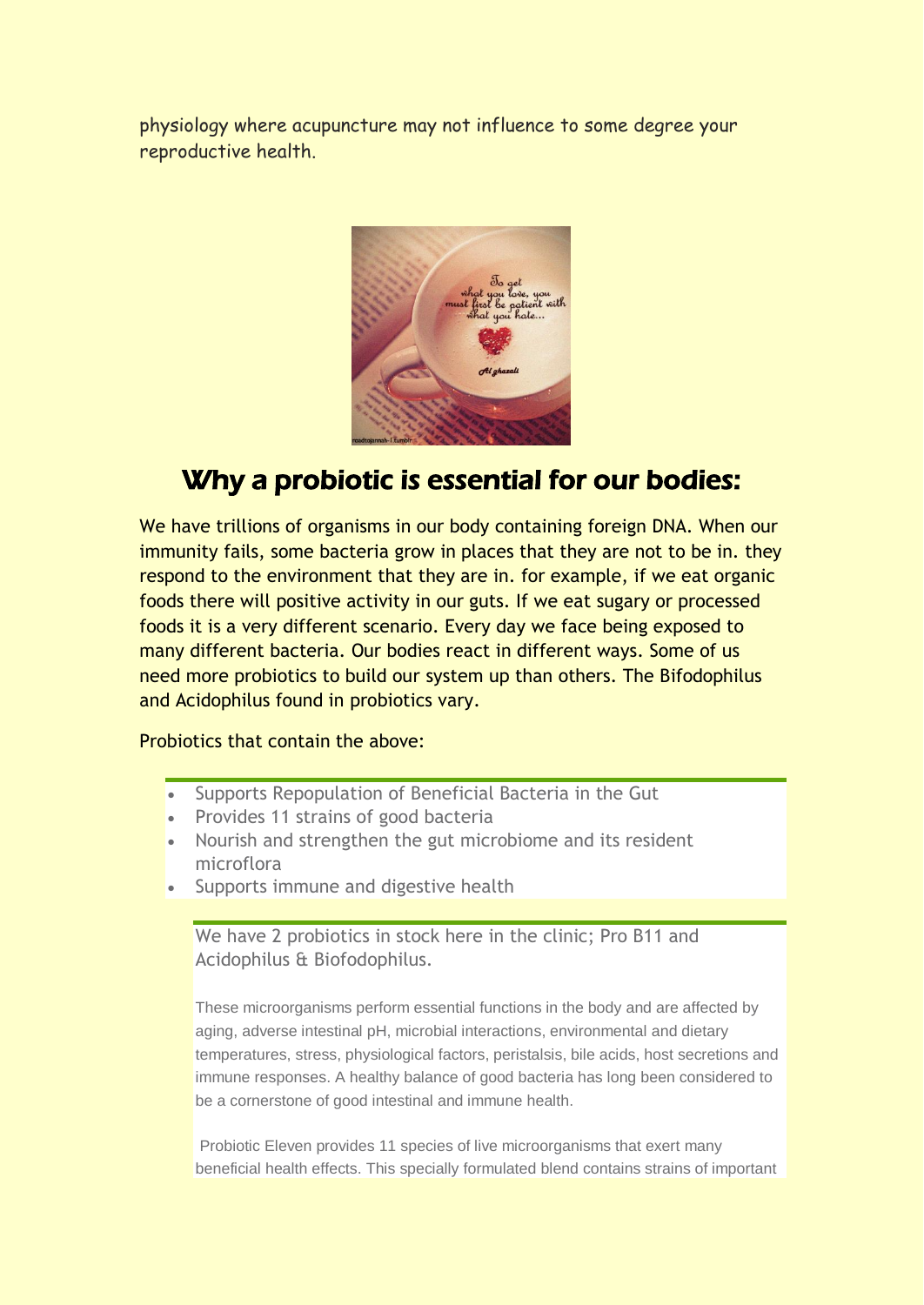gut-beneficial organisms and prebiotics (non-digestible foodstuffs, including fiber) that serve as food for the probiotics in the colon.

The acidophilus and bifodophilus contains more than 30 billion beneficial probiotic organisms per capsule. Its contains lactobacillus and bifidobacteria. These promote a good digestive system and healthy immune function. They increase the acidity of the intestines and help maintain a favourable intestinal environment.



You should always take a probiotic while on or after taking an anti-biotic.

## **Why Cancer Can't Survive This Essential Element**

Cancer already overtook heart disease as the number-one killer disease of the West.

Current figures worldwide show that 1 in 2 men and almost as many women will get cancer. **That's startling 50/50 odds. That's why we are all battling cancer.** That means either you, or someone who is very close to you, will probably fight the disease.

70 years ago a German doctor named Otto Warburg made a significant number of discoveries (winning the Nobel Prize in 1931), that showed cancer cells cannot use the essential element oxygen in the same way as normal cells. Instead cancer cells have an anaerobic (which means without oxygen) metabolism.

He looked for an efficient way to supply extra oxygen to ordinary cells since cancer cells didn't use oxygen. It wasn't until Johanna Budwig came along and gave us the breakthrough Otto Warburg needed.

In the meantime, many physicians got started treating cancer by flooding the body with essential extra oxygen. Guess what? **It worked! It worked then and it works now.**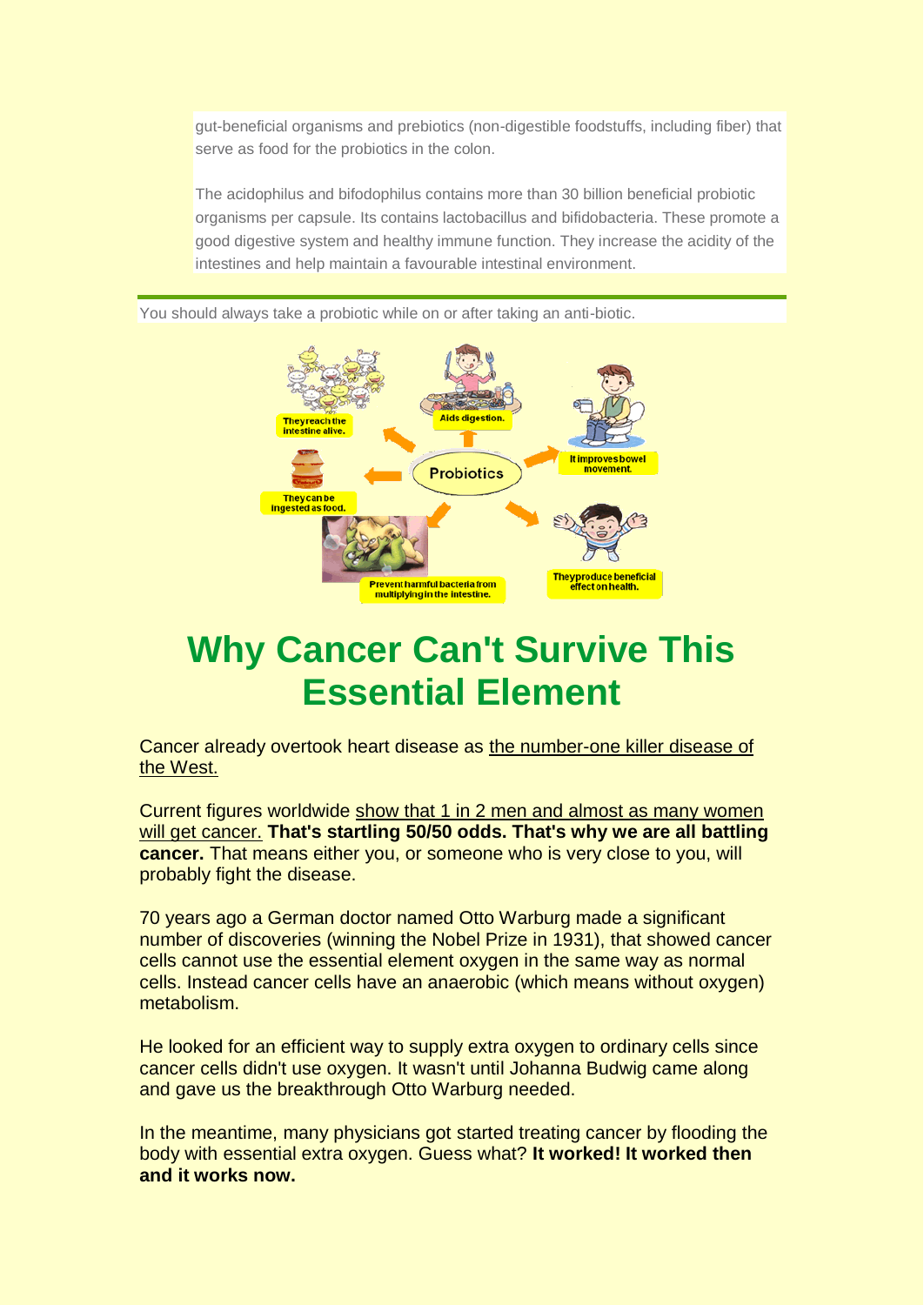When it comes to cancer prevention and eradication, you need every tool available. Don't settle for conventional cancer treatments.

*Make no mistake cancer can be beaten.* In some ways it is like a game -- a very serious game -- but there are rules. If you don't know the rules, you have very little chance of winning..

You'll also learn about:

- An herb that beats chemo!
- Why diet is the #1 change you MUST make to survive and which diets really work
- All about chemical detox (we live in a sea of carcinogens; you must do something about it!)
- How toxic emotions are the #1 reason we get cancer
- My 3 ultimate pillars of heath, homeopathic anti-cancer research, what you need to know about cancer markets and so much more!

You can save your life or the life of a loved one with this knowledge.



Happy People...

live minimally, tell the truth, never make excuses, take time to listen. Don't hold grudges,

speak well of others,choose friends wisely, establish personal control, Dream Big. see problems as challenges,

nurture special relationships, avoid social comparisons, treat everyone with Kindness. EXERCISE.

Don't sweat the small stuff,

accept what cannot be changed.

MEDITATE.

Avoid seeking approval from others,

express gratitude for what they already have.

EAT WELL.

wake up at the same time every morning,

and get absorbed in the

NOW.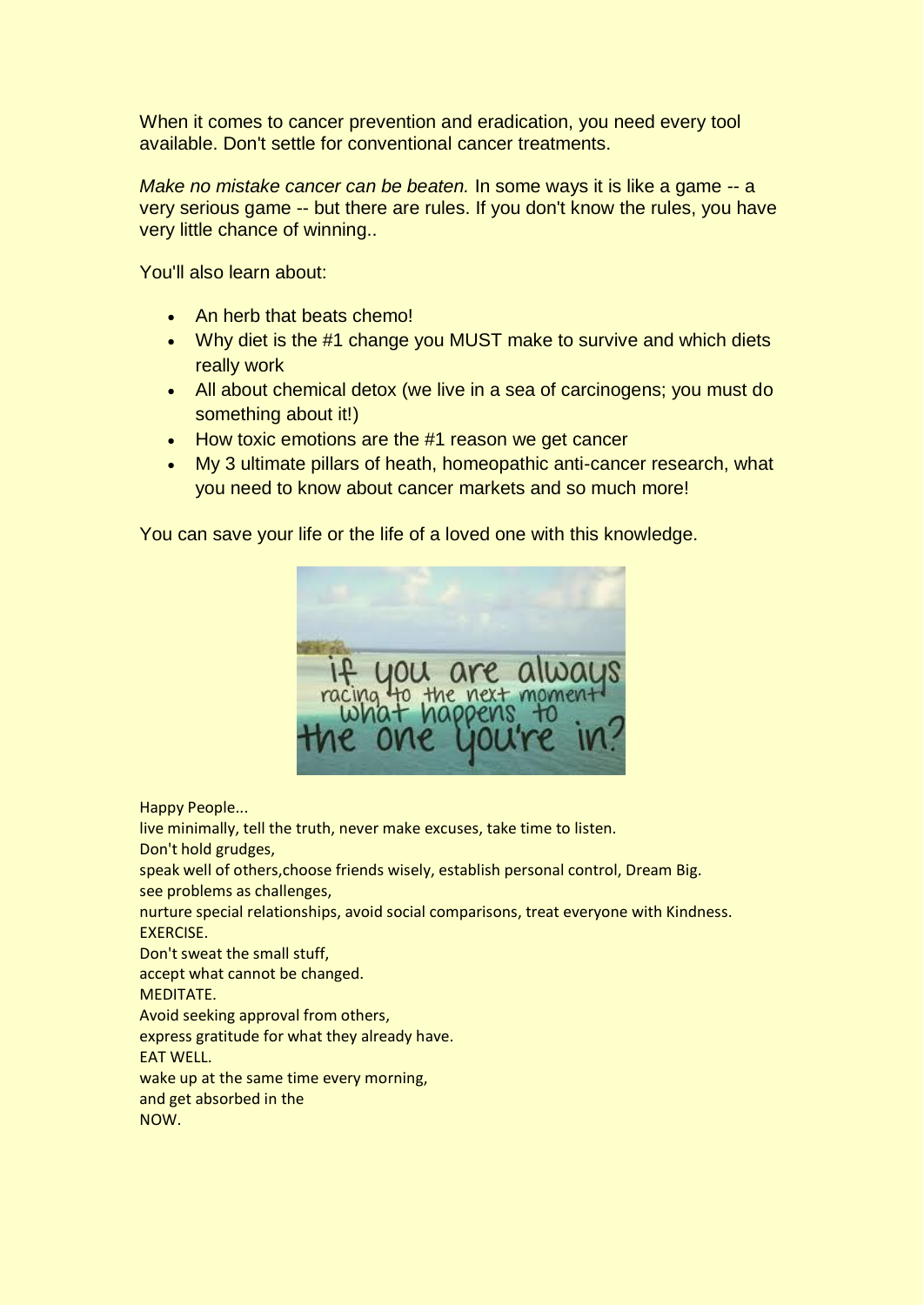

## Ante natal Classes Available

Antenatal Classes now available at the Kathleen Ward Health Clinic

Antenatal classes now available at the Kathleen ward health clinic. Classes will be run in the evenings over a 4 week period. For further information on dates, times and prices please **[contact us](http://www.kathleenwardhealthclinic.ie/index.php?option=com_contact&view=contact&id=1)** at the clinic.

Classes can run either over 4 week period or be done on a 1 or 2 day period if needed.

Next Antenatal class begins soon. Please call to book place